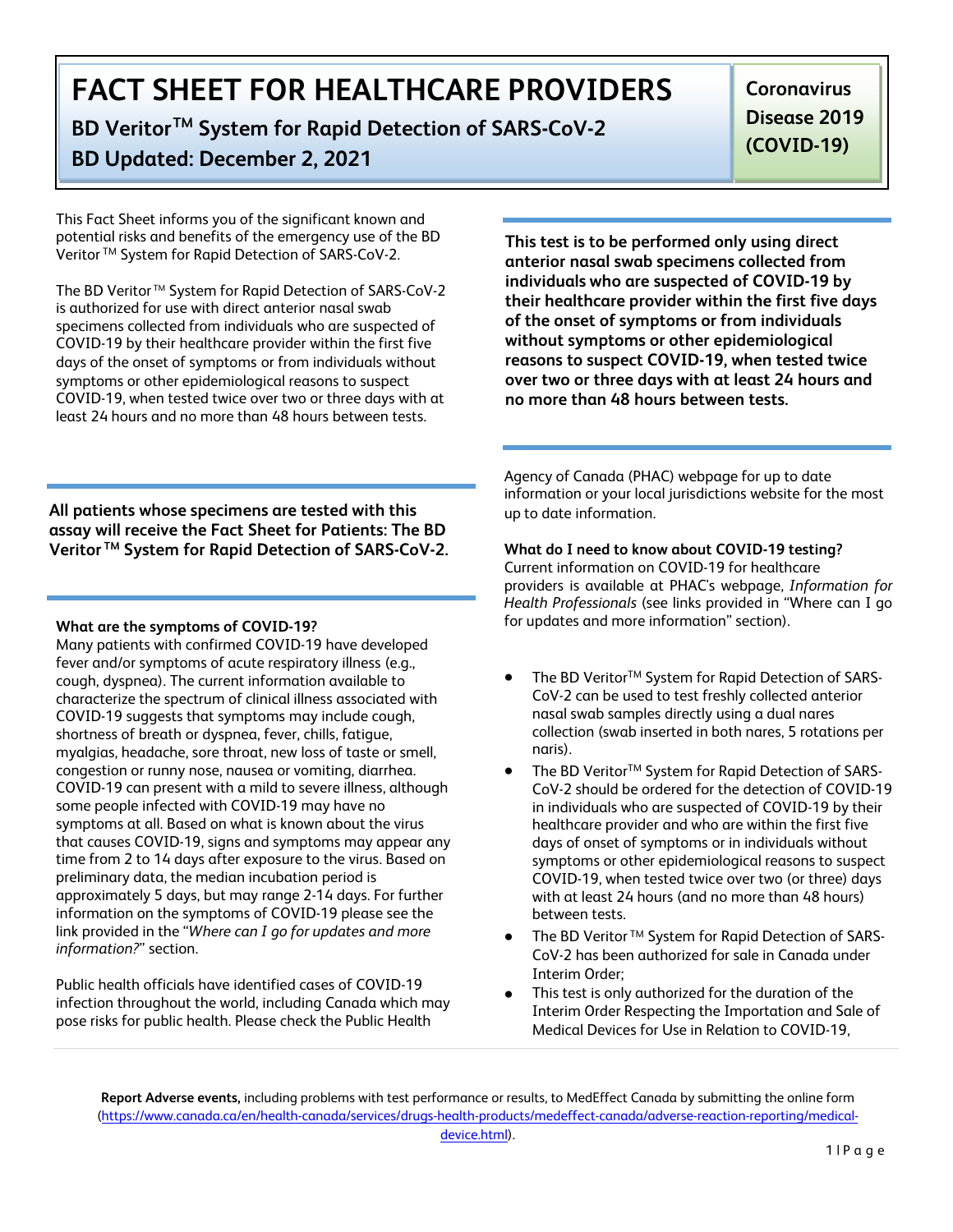**BD VeritorTM System for Rapid Detection of SARS-CoV-2**

### **BD Updated: December 2, 2021**

**Coronavirus Disease 2019 (COVID-19)** 

unless the authorization is terminated or revoked sooner

• This test has been authorized only for the detection of proteins from SARS-CoV-2, not for any other viruses or pathogens.

Specimens should be collected with appropriate infection control precautions. Current guidance for COVID-19 infection control precautions are available at the Public Health Agency of Canada's website (see links provided in "Where can I go for updates and more information" section).

Use appropriate personal protective equipment when collecting and handling specimens from individuals suspected of having COVID-19 as outlined in the Public Health Agency of Canada's Interim Guidance for Acute Healthcare Settings. For additional information, refer to PHAC's *Interim Guidance for Patient care and infection prevention and control measures* (see links provided in "Where can I go for updates and more information" section).

#### **What does it mean if the specimen tests positive for the virus that causes COVID-19?**

A positive test result for COVID-19 indicates that antigens from SARS-CoV-2 were detected, and the patient is infected with the virus and presumed to be contagious. Diagnostic test results should always be considered in the context of clinical observations and epidemiological data in making a final diagnosis and patient management decisions. Patient management should follow current PHAC guidelines.

The BD Veritor<sup>™</sup> System for Rapid Detection of SARS-CoV-2 has been designed to minimize the likelihood of false positive test results. However, in the event of a false positive result, risks to patients could include the following: a recommendation for isolation of the patient, monitoring of household or other close contacts for symptoms, patient isolation that might limit contact with family or friends and may increase contact with other potentially COVID-19 patients, limits in the ability to work, the delayed diagnosis and treatment for the true infection causing the symptoms, unnecessary prescription of a treatment or therapy, or

other unintended adverse effects.

All laboratories using this test must follow the standard testing and reporting guidelines according to their appropriate public health authorities.

#### **What does it mean if the specimen tests negative for the virus that causes COVID-19?**

A negative test result for this test means that antigens from SARS-CoV-2 were not present in the specimen above the limit of detection. However, a negative result does not rule out COVID-19 and should not be used as the sole basis for treatment or patient management decisions, including infection control decisions. Antigen tests are known to be less sensitive than molecular tests that detect viral nucleic acids.

The amount of antigen in a sample may decrease as the duration of illness increases. In symptomatic patients, specimens collected after day 5 of illness may be more likely to be negative compared to a RT-PCR assay. Therefore, negative results should be treated as presumptive and confirmed with a molecular assay, if necessary, for patient management. When diagnostic testing is negative, the possibility of a false negative result should be considered in the context of a patient's recent exposures and the presence of clinical signs and symptoms consistent with COVID-19. The possibility of a false negative result should especially be considered if the patient's recent exposures or clinical presentation indicate that COVID-19 is likely, and diagnostic tests for other causes of illness (e.g., other respiratory illness) are negative. If COVID-19 is still suspected based on exposure history together with other clinical findings, re-testing or testing with molecular methods should be considered by healthcare providers in consultation with public health authorities.

Risks to a patient from a false negative result include: delay or lack of supportive treatment, lack of monitoring of infected individuals and their household or other close contacts for symptoms resulting in increased risk of spread of COVID-19 within the community, or other unintended adverse events.

**Report Adverse events**, including problems with test performance or results, to MedEffect Canada by submitting the online form (htt[ps://www.canada.ca/en/health-canada/services/drugs-health-products/medeffect-canada/](https://www.accessdata.fda.gov/scripts/medwatch/index.cfm?action=reporting.home)adverse-reaction-reporting/medicaldevice.html).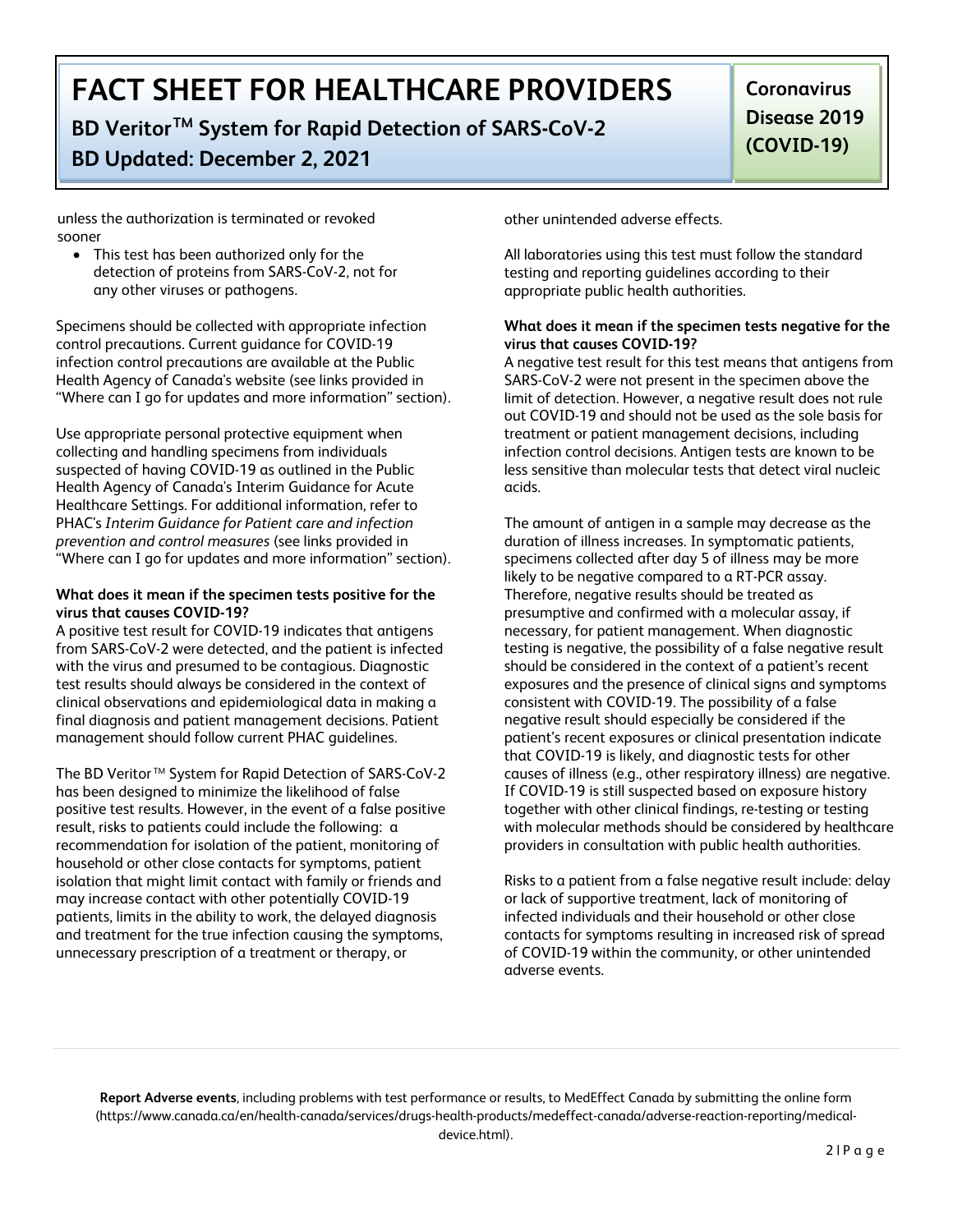**BD VeritorTM System for Rapid Detection of SARS-CoV-2**

### **BD Updated: December 2, 2021**

**Coronavirus Disease 2019 (COVID-19)** 

A negative antigen test should not be the sole basis used to determine if a patient can end isolation precautions. For additional recommendations regarding infection control, refer to PHAC's Public health management of cases and contacts associated with COVID-19 (see links provided in "Where can I go for updates and more information" section).

The performance of this test was established based on the evaluation of a limited number of clinical specimens collected in the month of June 2020. The clinical performance has not been established in all circulating variants but is anticipated to be reflective of the prevalent variants in circulation at the time and location of the clinical evaluation. Performance at the time of testing may vary depending on the variants circulating, including newly emerging strains of SARS-CoV-2 and their prevalence, which change over time.

#### **What do I need to know about Serial Testing in Asymptomatic Individuals?**

In asymptomatic patients, serial testing may assist in identifying infected individuals and facilitate timely infection control practices. A negative test result does not rule out infection but repeat testing over two or three days may decrease the risks of false negative results. Additional clinical studies are underway to assess the performance of rapid antigen tests when used with serial testing. An initial negative test result should be the first of a minimum of two tests. An asymptomatic individual undergoing serial testing with two or more negative results may require ongoing serial testing or confirmatory testing, depending on patient history and potential exposures. An asymptomatic individual undergoing serial testing with one or more positive results indicates that SARS-CoV-2 antigen is present but does not rule out coinfection with other pathogens.

Additional confirmatory testing with a molecular test for negative results may be necessary if there is a high likelihood of SARS-CoV-2 infection, such as an individual with a close contact with COVID-19 or with suspected exposure to COVID-19 or in communities with high prevalence of infection. Additional confirmatory testing with a molecular

test for positive results may also be necessary, if there is a low likelihood of SARS-CoV-2 infection, such as in individuals without known exposures to SARS-CoV-2 or residing in communities with low prevalence of infection. For additional recommendations regarding confirmation of antigen test results, please refer to the PHAC's interim guidance for the use of rapid antigen detection testing for the identification of SARS-CoV-2 infection.

#### **What is the Interim Order?**

Health Canada has made this test available under an expedited authorization pathway called an Interim Order. The interim order is for new COVID-19 medical devices that are not yet licensed in Canada, COVID-19 related uses for existing devices licensed under the Medical Devices Regulations or Interim Order No. 2, and COVID-19 medical devices that leverage an authorization of a device from a trusted foreign regulatory authority, whereby the Minister would maintain the ability to request additional information on a case-by-case basis.

An authorization under Interim Order No. 2 will be granted only if Health Canada determines that there is an urgent public health need for the importation or sale of the COVID-19 medical device.

This expedited authorization for sale or import does not apply to medical device licences which are currently suspended on the grounds of safety or effectiveness concerns. It is not intended to permit sale or import of previously licensed medical devices with identified safety or effectiveness concerns.

**Report Adverse events,** including problems with test performance or results, to MedEffect Canada by submitting the online form (htt[ps://www.canada.ca/en/health-canada/services/drugs-health-products/medeffect-canada/](https://www.accessdata.fda.gov/scripts/medwatch/index.cfm?action=reporting.home)adverse-reaction-reporting/medicaldevice.html).